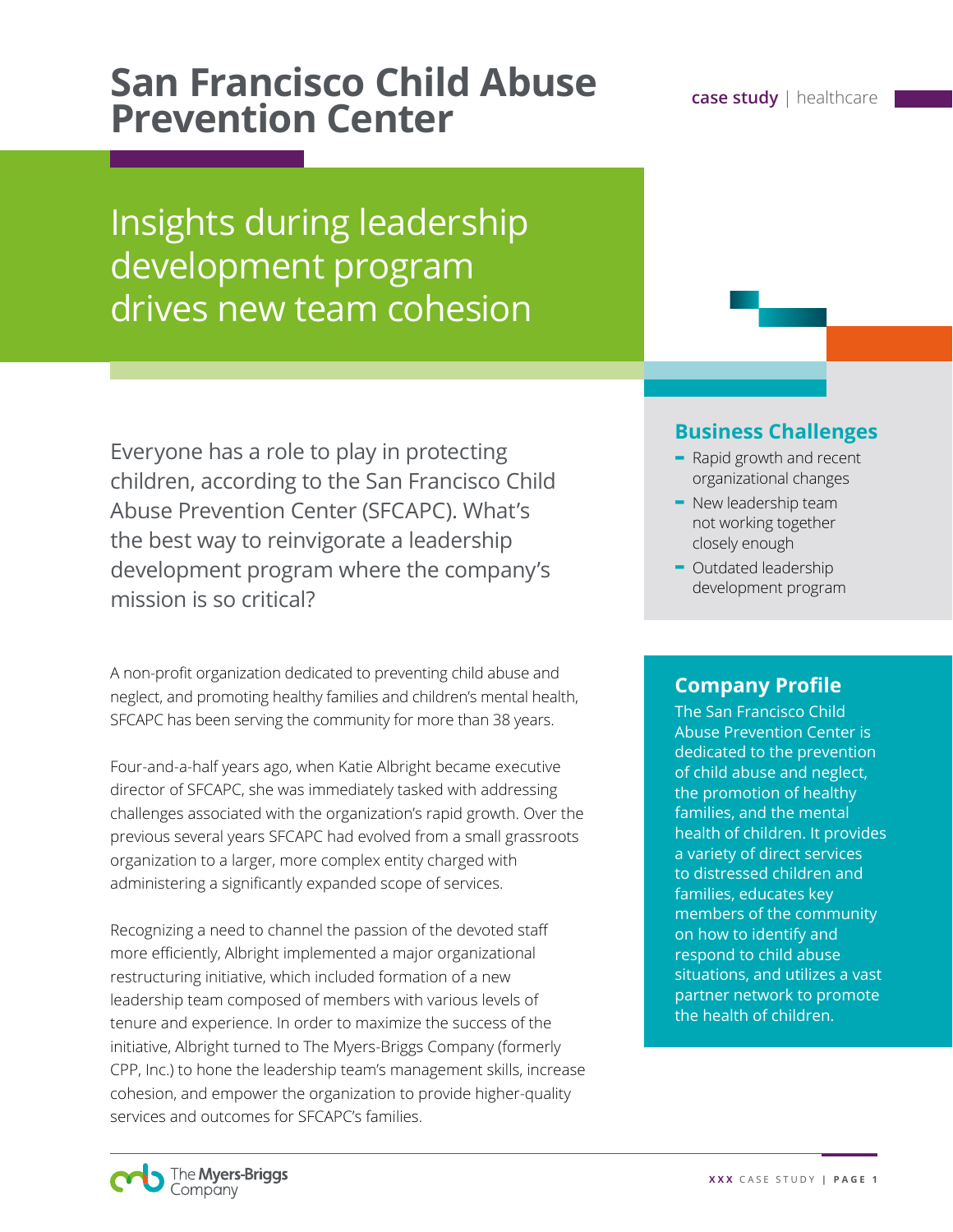#### **Solution**

The restructuring effort had given SFCAPC well-defined business practices and a consistent method for communicating and executing them. It had also clarified the chain of command as well as each staff member's role and responsibility. Albright's leadership team now sought greater alignment among its members, which included a vast range of experience and tenure, from years of management responsibility to starting out as a line staff position, and from brand new to the agency to decades-long tenure. The team's goal was to learn how to function more cohesively in order to help all staff members continually connect their daily tasks to the organization's larger purpose. SFCAPC looked to The Myers-Briggs Company to provide an external perspective and share its five decades of organizational development expertise.

"Our work with The Myers-Briggs Company came at a point when it was time to really move things forward," said Albright.

Over the course of a year and a half, The Myers-Briggs Company consultant Sarita Bhakuni, PsyD, engaged the leadership team in an intensive leadership development program that included individual and team coaching, as well as an executive retreat. Bhakuni leveraged four of their industry-leading assessments—the Myers-Briggs Type Indicator® (MBTI®), CPI 260®, FIRO-B®, and Thomas-Kilmann Conflict Mode Instrument (TKI) tools. After administering these assessments to the leadership team, Bhakuni coached members through a series of sessions offering insight into their own work styles, leadership strengths, and challenges; colleague preferences and behavioral tendencies; communication gaps; and ways to bridge divides and increase alignment.

The FIRO-B assessment provided new perspective on the team's interpersonal needs, especially in regard to receiving information and communicating with others. This tool identifies preferences in three areas of interpersonal need: Inclusion, Control, and Affection. It explores two dimensions of each need: wanted (how much the individual wants to receive a behavior from others) and expressed (how much the individual prefers to initiate a behavior).

> The Myers-Briggs Company

### **Solution**

- **-** Use FIRO-B to understand personal needs better
- **-** Use MBTI tool to understand strengths and development areas
- **-** Use CPI 260 for clearer articulation and communication of vision to staff
- **-** Use TKI to improve conflict management skills among new management team

Instead of working with only our own issues and positions in mind, we are looking at others' individual work styles, throwing everything on the table, and collaborating to find solutions that work for everyone.

**Malcolm Gaines,**  Clinical Director, **SFCAPC**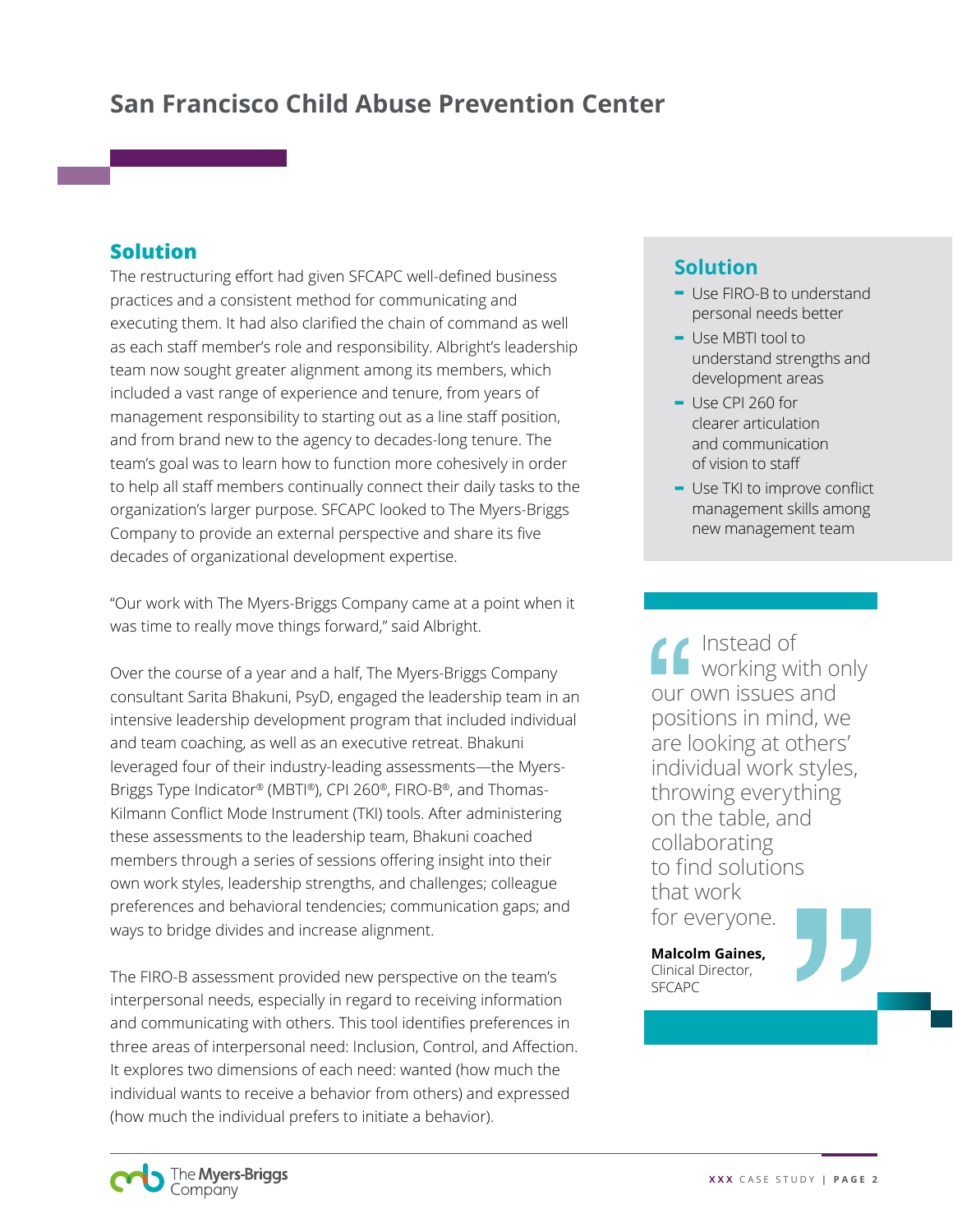"You tend to assume that everyone has the same needs as you, but in reality we all have very different needs around communication, collaboration, and many other factors," said Albright. "FIRO-B insights gave us the language to have delicate or more difficult conversations easily, quickly, and smoothly. Staff decisions that might have taken months were completed in a few days." Specifically, leadership team members discovered who liked to be thoroughly informed on all aspects of situations and who wanted only information pertinent to their immediate tasks. Equipped with this knowledge, the team was able to strike the right balance between keeping everyone adequately informed and not overburdening them with details.

"Although it's incredibly advantageous to know I'm the type of person who only wants the information I need, it's even more insightful to understand that other team members want more interpersonal and historical context of a situation," said Malcolm Gaines, clinical director at SFCAPC. "Now, one of my colleagues and I laugh when she asks me more questions; I understand that she needs the information and that she's not questioning my judgment."

Each person's work style was further clarified by the Myers-Briggs® assessment, the world's most widely used personality tool, which is based on Carl Jung's theory of personality type. According to type theory, we each have innate personality preferences that shape and influence where we focus our attention and get energy, how we take in information, the way we make decisions, and how we deal with the outer world.

The Myers-Briggs assessment helps people determine which of sixteen personality types fits them best, a discovery process that yields an abundance of information related to work habits, relationships, and other elements affecting workplace cohesion. The sixteen four-letter types are based on preferences for Extraversion (E) or Introversion (I), Sensing (S) or Intuition (N), Thinking (T) or Feeling (F), and Judging (J) or Perceiving (P).

The assessment brought to light each team member's assets and potential areas for improvement and made them aware of their

#### **Results**

- **-** Greater leadership confidence and organizational trust
- **-** More collaborative approach to daily tasks among leadership team
- **-** Staff aligned with vision of executive team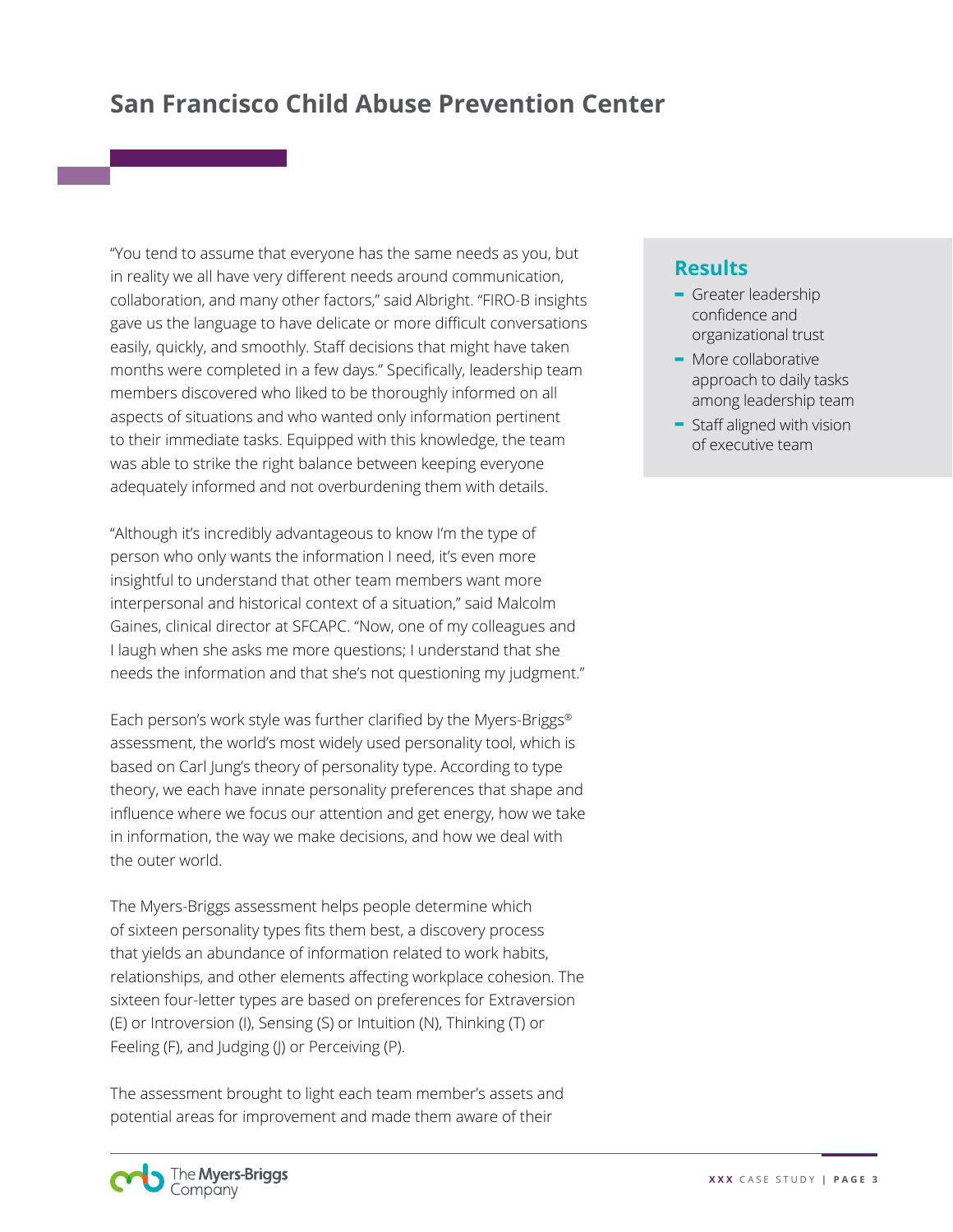own and others' blind spots. They gained insight into what they did well and why, and, more important, thanks to this deeper understanding they now had greater patience and a way to work around areas that came less naturally to co-workers.

In one instance, understanding the difference in their preferences along a single dimension of personality type enabled two team members to dramatically improve their communication with each other.

"Suddenly we had a constructive way to question each other," said Gaines. "Instead of wondering why a colleague proceeded with a project a certain way, we observe that people of varying preferences tend to approach tasks in different ways."

The MBTI-based training also drew attention to the issue of stress management—a critical area of focus for an organization that deals with a constant stream of crises. As team members learned about their own and colleagues' personality types, they also gained insight into how they react under stress, and were empowered to more effectively handle those situations.

Each member of the six-person leadership team also took the CPI 260 assessment, which provides an in-depth portrait of an individual's professional and personal styles. By describing individuals in the way others see them, the assessment illustrates a range of personal and work-related characteristics, motivations, and thinking styles—as well as different ways people manage themselves and deal with others. CPI 260 results showed that the group consisted of people who were high performers. Bhakuni confirmed this finding, asserting that SFCAPC's management team members could easily excel in highpaying positions at for-profit companies.

"We understood that as a team we have the capacity and skill to move the work forward, which gave us confidence in our ability to accomplish our deep responsibility to protect kids and families in crisis," said Albright. "It also helped us recognize areas for potential improvement."

For example, CPI 260 scores indicated an overall low level of "self-care," which can erode performance over time. "Much like firefighters, our team has to be there for the community, families, and staff—often we don't have the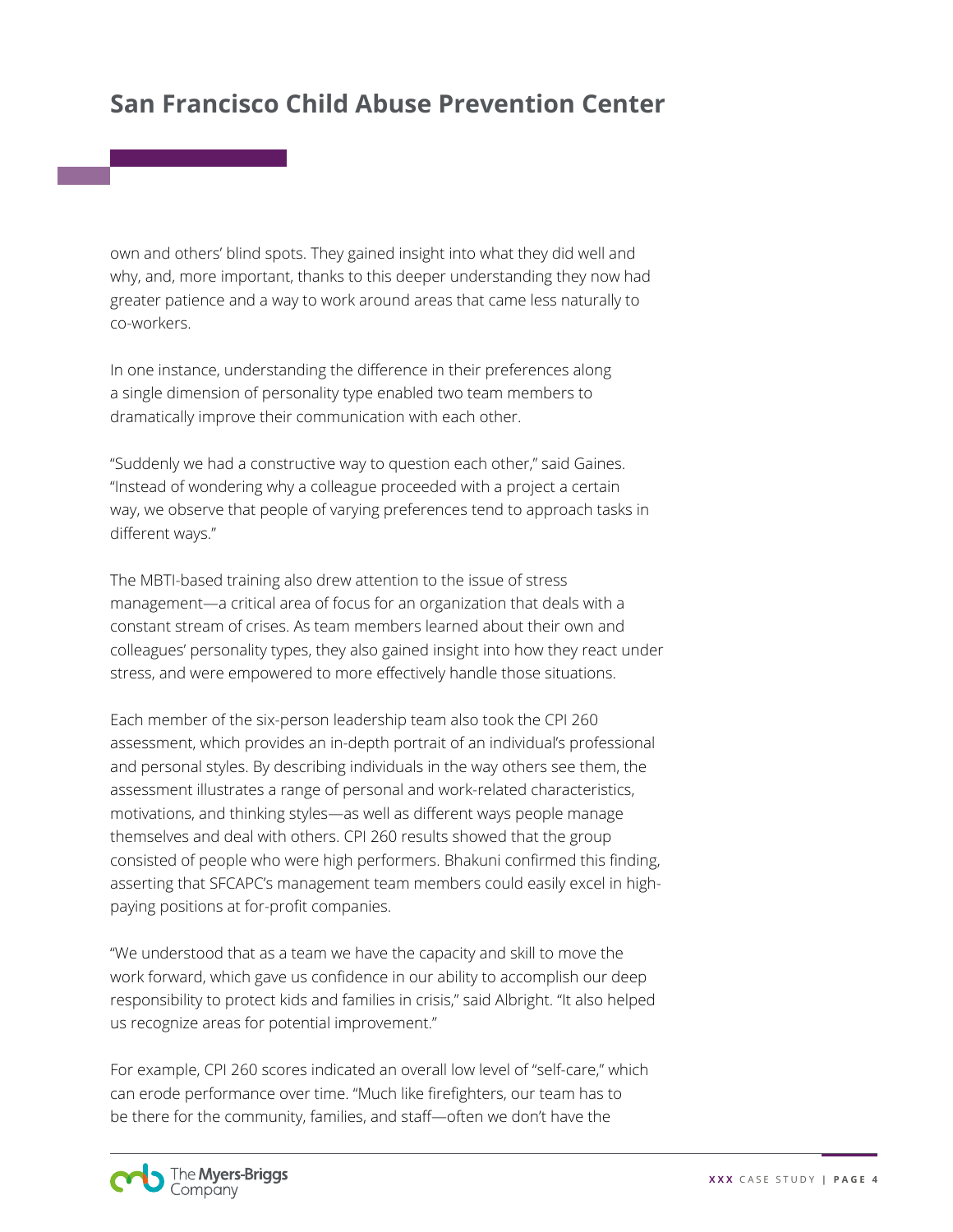opportunity to step back and take care of ourselves, which is so important," said Albright. "The training has given us tools to invest in our own well-being, which in turn has allowed us to provide better support for the families and children we serve."

Bhakuni helped the team learn how to integrate self-care into their culture and establish a system in which team members "watch out" for each other. When team members are pushing themselves too hard, co-workers encourage them to take a break and recharge the batteries.

CPI 260 results also revealed a tendency among team members to feel more comfortable implementing ideas and management practices than creating new ones. This is not to say that the team lacked creativity. Rather, over time the rapid pace of the work had left members feeling that they did not have the luxury of reevaluating aspects of operations, leading to an inclination to be content with getting things done through existing processes. As the team became aware of this predisposition, members were better equipped to question the status quo, when necessary.

The TKI instrument further illuminated this reluctance to challenge the status quo. The TKI tool identifies people's tendencies in dealing with interpersonal conflict. It describes five different conflict-handling modes—competing, collaborating, compromising, avoiding, and accommodating—and helps individuals learn which modes they tend to favor, and how and when all five modes can be used effectively. The instrument describes conflict-handling behaviors along two dimensions: assertiveness, or the extent to which one tries to satisfy his or her own concerns; and cooperativeness, or the extent to which one tries to satisfy the concerns of another person.

The staff's collective TKI results revealed that the team's preferred conflicthandling mode was avoiding. The long hours and the brisk pace at which employees work indicated that this was not due to disinterest or lack of care, since the staff was so committed to the organization's mission. Rather, the same empathy and compassion that motivated the staff to commit so much of themselves to their job also held them back from criticizing people or processes—even constructively—so as not to hurt co-workers' feelings.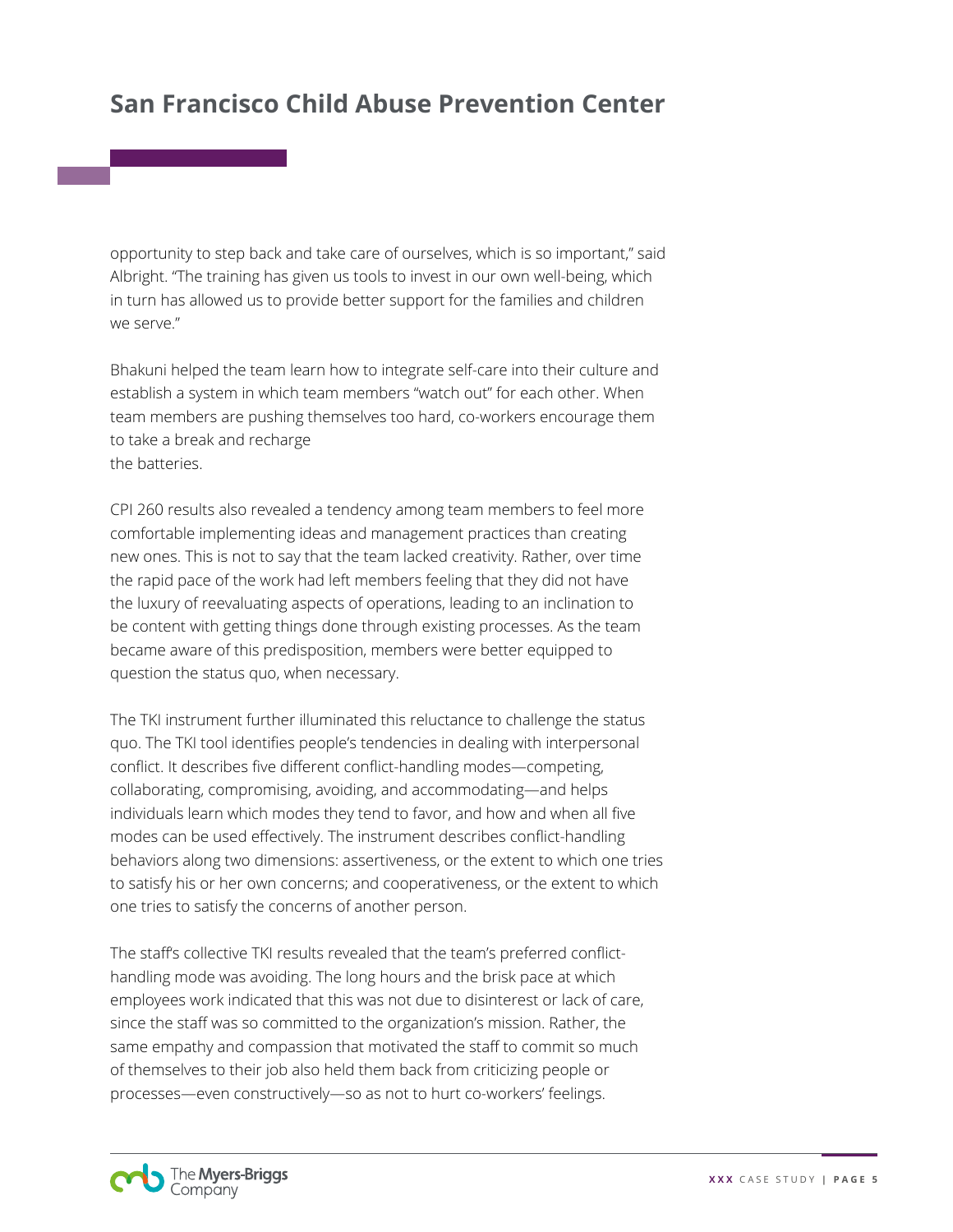Albright points out that members' preference for the avoiding conflict mode was also rooted in an acute awareness of the stress with which each team member was already dealing. "Our employees spend much of their day dealing with families in crisis, and are already experiencing stress on so many levels. Collectively, we didn't want to bring more 'crises' to our colleagues," she said.

In addition, the TKI assessment showed the positive aspects of the management team's preference for the avoiding mode, including the ability to judiciously "pick battles," thereby sidestepping many unnecessary conflict situations that teams with more assertive conflict styles often fall into. According to Albright, the TKI enabled SFCAPC's leaders to really dissect how, as a group, they worked together, and to make the necessary steps to bring more collaboration into their conflict style. Since the training, the management team has seen tremendous growth in this area.

#### **Results**

SFCAPC's intensive self-examination has begun to pay dividends that can be seen in the non-profit's operations, performance, and morale. The six-person leadership team now functions more cohesively, fostering conversations that drive innovation at all levels of operation. Moreover, The Myers-Briggs Company's training program's enhancement of team members' understanding of themselves and their colleagues has helped build trust and instil confidence that the team can solve any issue at any time.

Now, if a problem arises at the end of the day on a Friday, any combination of executive team members is fully equipped to resolve it, because each person understands the styles and preferences of his or her colleagues. The training has also helped the leadership team develop assurance that those handling the situation will communicate back to Albright and the rest of the staff in a manner that is accurate, timely, and fair. Furthermore, Albright herself has come to understand the part of her personality that wants to focus on high-level strategy and vision and has given the leadership team and staff the leeway to take necessary actions.

Meanwhile, all employees now have a clearer understanding of their leaders' vision for SFCAPC and of how day-to-day efforts support the organization's immediate goals and overall mission. This is in part because SFCAPC's leadership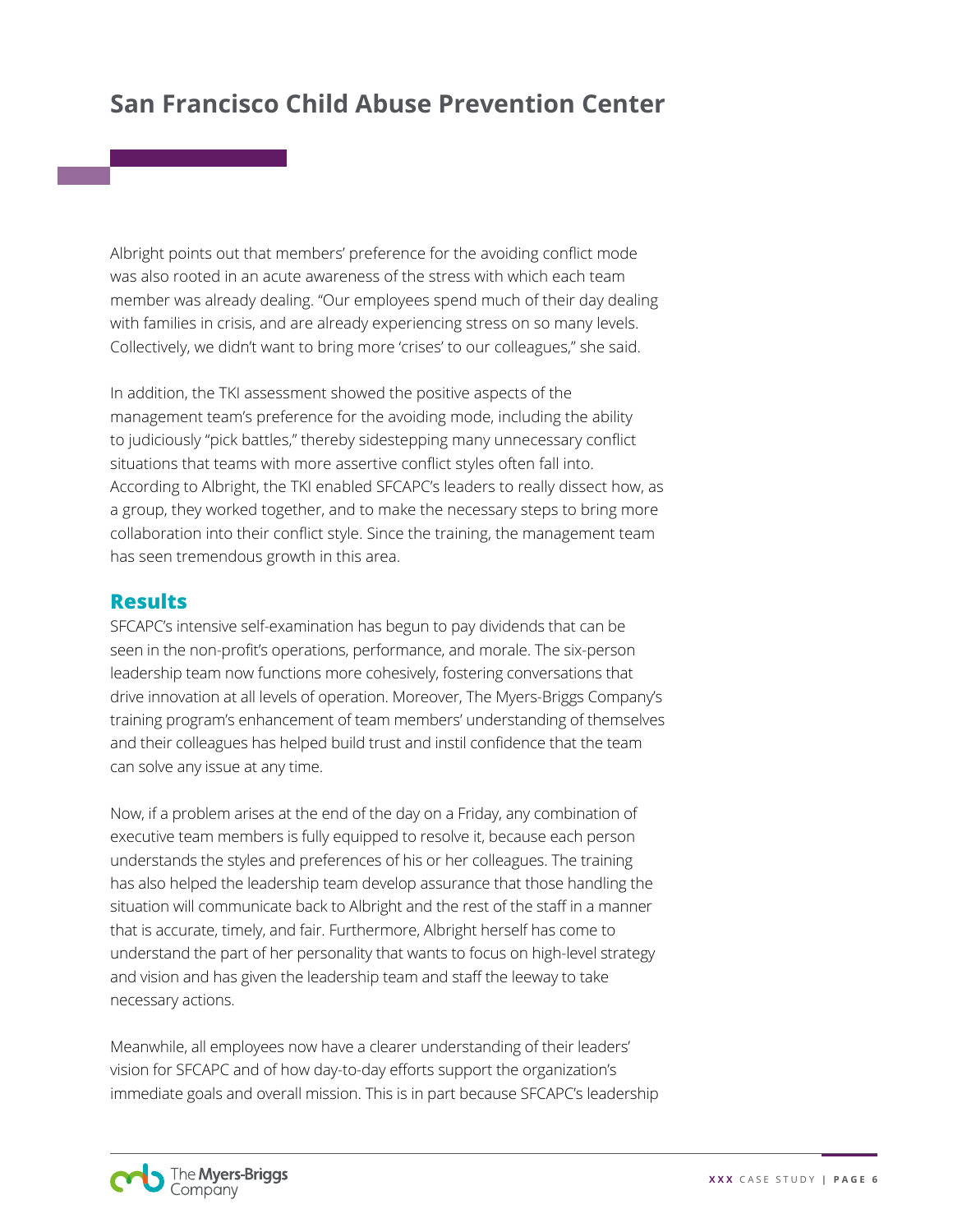has improved communication to the rest of the organization to better align staff with the executive team's objectives and strategy.

Thanks to the collaborative techniques introduced in the training, the staff also functions more cohesively on a peer-to-peer basis. Rather than focusing solely on individual goals and responsibilities, staff members now take into account the needs of their co-workers. "Instead of working with only our own issues and positions in mind, we are looking at others' individual work styles, throwing everything on the table, and collaborating to find solutions that work for everyone," said Gaines.

Non-profits, Albright asserts, are always mission driven but often don't have an opportunity to self-reflect on how to work more effectively. The work with The Myers-Briggs Company, however, has helped create the right atmosphere with which to optimize the leadership team's collective strengths and move forward. "Their expertise, drive, and determination have enabled us to help kids and families and move our work forward in ways that we could not have otherwise. Our people—at all levels—are visibly excited about where we're going as an organization."